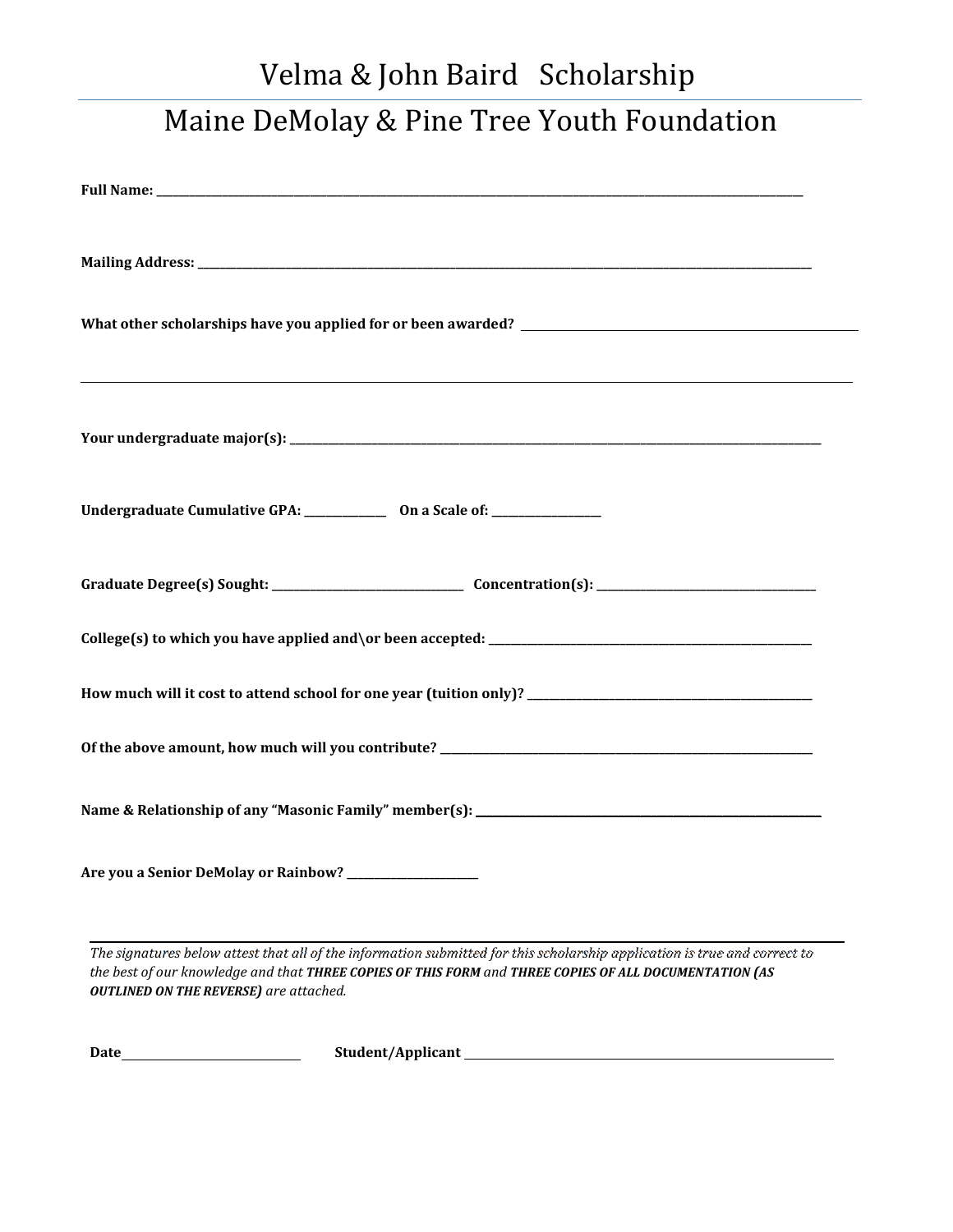## Velma & John Baird Scholarship

## Maine DeMolay & Pine Tree Youth Foundation

**Maine DeMolay and Pine Tree Youth Foundation** supports the youth of Maine. It annually makes available several scholarships to young men and women graduating from high school in Maine or college and continuing their formal education. The number and amount of our scholarships are determined on a year to year basis. While some of the scholarships given are limited to graduates of a particular school or are in some other way restricted by the initial donor, most are awarded based on open competition.

All scholarships are awarded without regard to race, religion, age, gender, national origin, or "Masonic Family" relationships.

**The Order of DeMolay** is a worldwide fraternal organization for young men ages 12 to21. Since 1919, it has provided an opportunity for growth and development. Senior DeMolays have included men such as President Gerald Ford, actor John Wayne, and cartoonist Walt Disney. DeMolay teaches the virtues of friendship and family. It is not a religion or a religious organization and does not teach a particular faith. DeMolay is not a junior Masonic organization although its ties to (and the support it receives from) Freemasonry is strong. DeMolay **is** an organization that any young man who seeks to join with others of high moral principles should seriously consider. DeMolay is 'Building Tomorrow's Leaders Today'!

## **The following are REQUIRED for your application to be eligible for consideration:**

- ➤ **THREE (3)** copies of this **Application Form** (the reverse side of this page) **signed** by the applicant. Photocopies are acceptable!
- ➤ **THREE (3)** copies of your undergraduate records **transcript**  One original bearing the raised or imprinted school seal and three photocopies acceptable!
- ➤ **THREE (3)** copies of a **personal summary** (TWO PAGE MAXIMUM) which lists the following:
	- (a) Participation in activities during high school and college years
	- (b) Honors received and offices held in school, church, and clubs Photocopies are acceptable!
- ➤ **THREE (3)** copies of a **brief narrative** (TWO PAGE MAXIMUM) which describes yourself, your background and future plans and any pertinent information. F Photocopies are acceptable!

**Incomplete applications will be disregarded! Application must be postmarked by March 26, 2022. NO EXCEPTIONS!** 

**Please return the application to: Benjamin Weisner 83 High St Apt 4 Auburn, ME 04210**